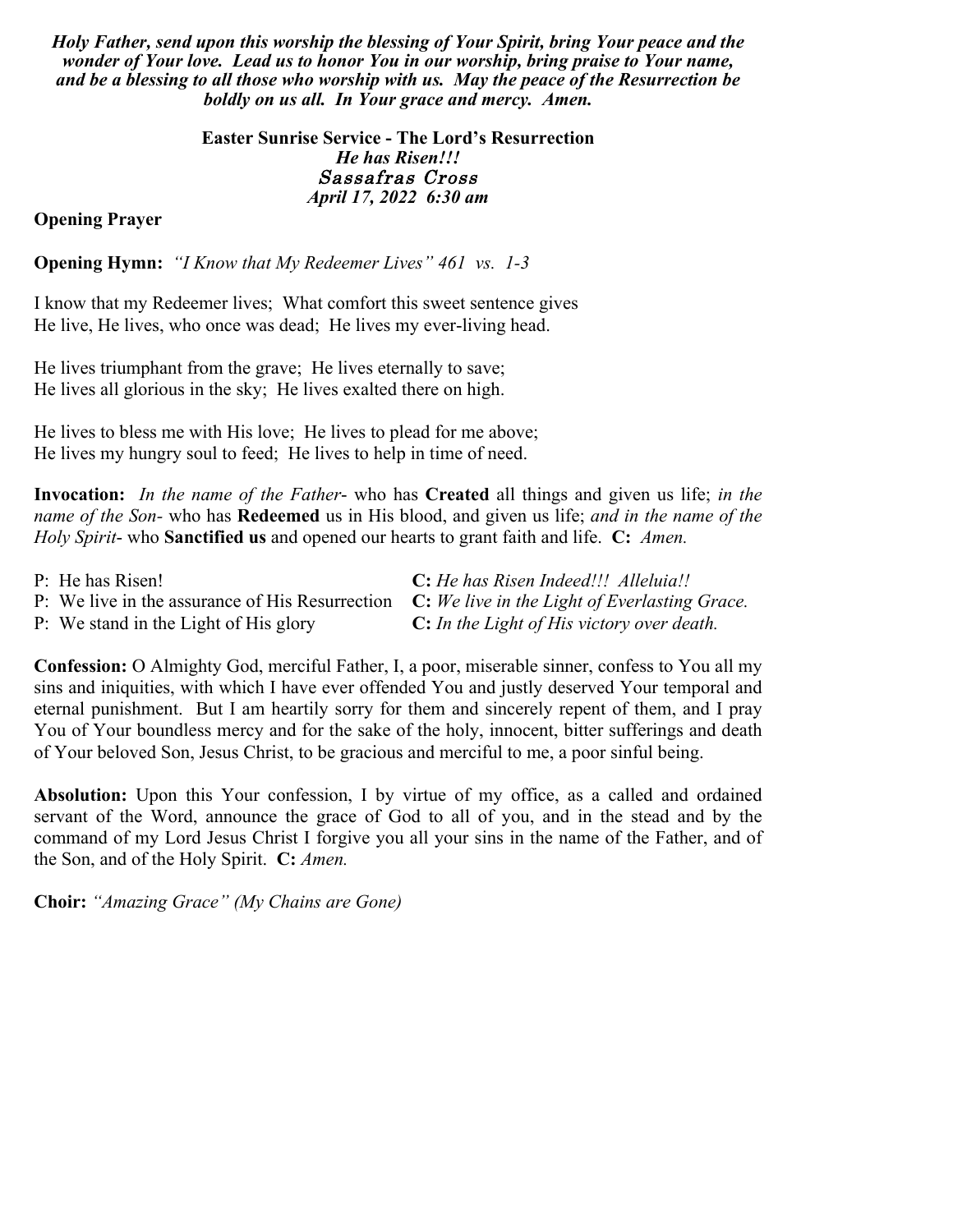### **Introit:** *Psalm 16*

- P: Preserve me, O God, for in You I take refuge. **C:** *I say to the Lord, "You are my Lord, I have no good apart from You."*
- P: As for the saints in the land, they are excellent ones, in whom is all my delight. **C:** *The sorrows of those who run after another god shall I multiply; their drink offering of blood I will not pour out or take their names on my lips.*
- P: The Lord is my chosen portion and my cup: you hold my lot. **C:** *The lines have fallen for me in pleasant places; indeed, I have a beautiful inheritance.*
- P: I will bless the Lord who gives me counsel; in the night also my heart instructs me. **C:** *I have set the Lord always before me, because He is at my right hand, I shall not be shaken.*
- P: Therefore my heart is glad, and my whole being rejoices; my flesh also dwells secure **C:** *For You will not abandon my soul to Sheol, or let Your holy one see corruption.*
- P: You made known to me the path of life; **C:** *In Your presence there is a fullness of joy; at Your right hand are pleasures forevermore.*

### **Gloria Patri:** *Glory be to the Father, and to the Son, and to the Holy Spirit, as it was in the beginning, is now, and ever shall be world without end. Amen.*

**Collect:** O God, for our redemption You gave Your only-begotten Son to the death of the cross and by His glorious resurrection delivered us from the power of the enemy. Grant that all our sin may be drowned through daily repentance and that day by day we may arise to live before You in righteousness and purity forever; through Jesus Christ, our Risen Lord, who lives and reigns with You and the Holy Spirit, one God, now and forever. **C:** *Amen.* 

**Choir:** *"Redeemer"* 

**O.T. Lesson:** *Isaiah 65: 17-25 ( The Lord's Peace is Given)*

**Epistle Lesson:** *I Corinthians 15: 19-26 (The Assurance of our Resurrection)*

**Holy Gospel:** *Luke 24: 1-12 (He has Risen!)* 

#### **Confession of Faith:**

I believe in one God, the Father Almighty, Maker of heaven and earth and all things visible and invisible.

And in one Lord Jesus Christ, the only-begotten Son of God, begotten of His Father before all worlds, God of God, Light of Light, very God of very God, begotten not made, being of one substance with the Father, by whom all things are made; who for us men and for our salvation came down from heaven and was incarnate by the Holy Spirit of the virgin Mary and was made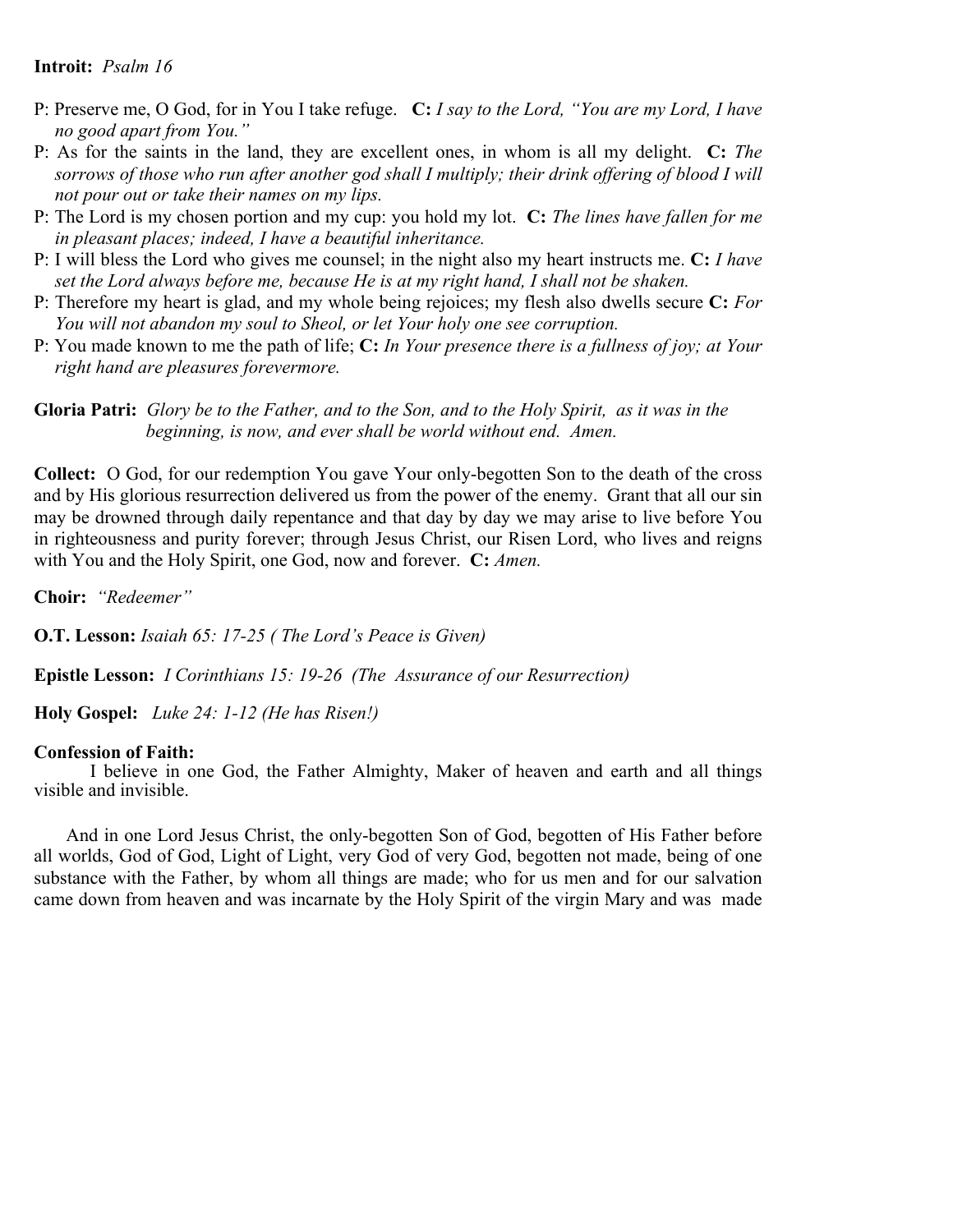man; and was crucified also for us under Pontius Pilate. He suffered and was buried. And the third day He rose again according to the Scriptures and ascended into heaven and sits at the right hand of the Father. And He will come again with glory to judge the living and the dead, whose kingdom will have no end.

And I believe in the Holy Spirit, the Lord and the giver of life, who proceeds from the Father and the Son, who with the Father and the Son together is worshiped and glorified, who spoke by the prophets. And I believe in one holy Christian and apostolic Church, I acknowledge one Baptism for the remission of sins, and I look for the resurrection of the dead and the life of the world to come. Amen.

**Hymn:** *"Alleluia, Alleluia! Hearts to Heaven" 477*

### **Children's Sermon:**

**Sermon:** *"In the Cross He was Victorious" "He Rose and Gave us Life.*

### **Offerings Brought to the Altar**

**Prayers:** The families of Heuring, Jim and Debbie; Hill, Warren, Jackie, Addison and Jude; and Hoffherr, Michael and Stephanie

**Lord's Prayer:** *Our Father, Who art in heaven, Hallowed be Thy name. Thy kingdom come, Thy will be done on earth as it is in heaven, Give us this day our daily bread, And forgive us our trespasses and we forgive those who trespass against us, And lead us not into temptation, but deliver us from evil. For Thine is the kingdom and the power and the glory, forever and ever. Amen.* 

### **Blessing of Elements**

**Distribution Music:** *Choir "Remember" and "My Hope"* 

**Distribution Hymns:** *470, 463, 461 vs. 4-8* 

**Closing Collect:** Heavenly Father, You have redeemed the world and defeated death by raising Your only begotten Son from the dead. Provide us Your Spirit daily Lord to guide us in all that we do. Enrich our hearts, strengthen our understanding, enlighten our spirits, and bless us so we can richly bless others. May the hope and joy of the resurrection boldly lead us each day to enable us to witness of our faith and share the wonder of Your grace. In Jesus' name. **C:** *Amen.*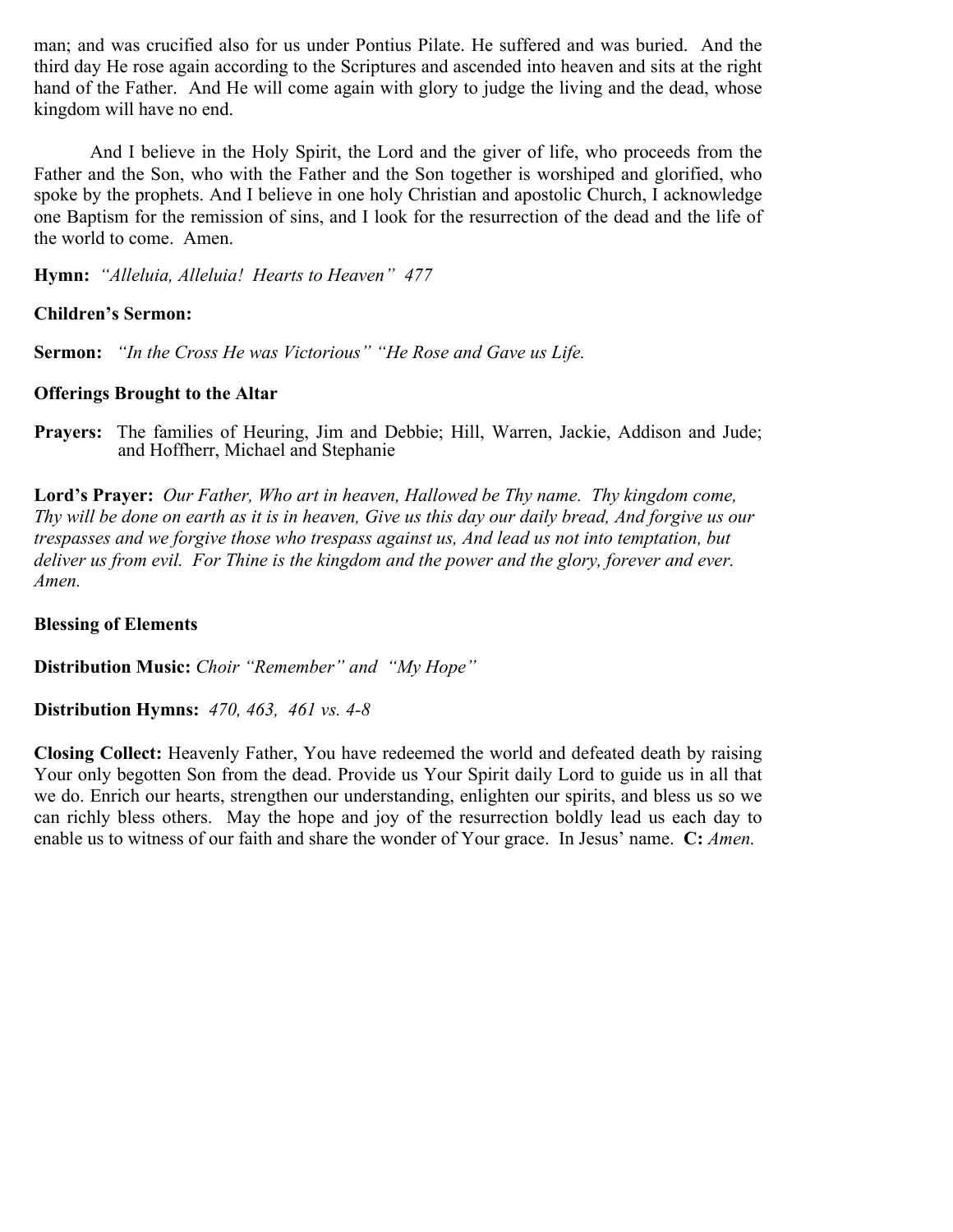P: He has defeated death

P: He has Risen!<br> **C:** *He has Risen indeed! Alleluia!*<br> **C:** *He has given us life!* P: Jesus is our Risen Savior! **C:** *Our everlasting Lord and God!.*  P: He is the Savior of all! **C:** *He is the Everlasting Lord!*

**Benediction- Choir -***"Go in the Grace of the Lord"*

All hymns used by permission. Lutheran Service Book Hymn License #100014726 Lutheran Service Book Liturgy License #000014726

# **Kirk Horstmeyer, Pastor Warren Korff, Elder Mary Burgeson, Organist**

### **WHAT THE SCRIPTURES TEACH CONCERNING THE LORD'S SUPPER**

In I Corinthians 11 the Holy Spirit led Paul to write, "This is my body" and "This cup is the new covenant in my blood" to explain the spiritual truth of the Supper: Christ is truly present in His body and blood in the bread and wine. This is a mystery, a Heavenly gift; one we can only understand in faith. Paul further says, "Therefore whoever eats the bread and drinks the cup of the Lord in an unworthy manner, shall be guilty of the body and blood of the Lord" and, "let a man examine himself...for he who eats and drinks, eats and drinks judgment to himself if he does not judge the body rightly." There is no doubt from our Lord's Word, we are receiving His body and blood. The Father offers us forgiveness, unity of faith, strengthening of faith, etc.; it is never our right, we approach His altar only by His invitation. If you are visiting we ask that you please speak with the Pastor before receiving the Lord's Supper. We strive to lovingly carry out our responsibility to ensure the supper remains a blessing for all, never a curse. May His richest blessing be upon all of you.

### **THIS WEEK**

| <b>SUNDAY:</b>      | Sunrise Service w/HC 6:30 am, Breakfast Served 8-9 am, No SS today, |
|---------------------|---------------------------------------------------------------------|
|                     | Easter Worship w/HC 9:30 am                                         |
| <b>TUESDAY:</b>     | Confirmation 6 pm                                                   |
| <b>THURSDAY:</b>    | Bible Study 9:30 am and 6 pm                                        |
|                     | Next SATURDAY: Confirmation 9:30 am, Worship w/HC 5:30 pm           |
| <b>Next SUNDAY:</b> | Worship 8 am, SS 9:10 am, Confirmation Worship 10:15 am, Voters     |
|                     | Meeting in Lounge 11:15 am                                          |

**WEEKLY ATTENDANCE:** Sat, Apr 9: 42 LS: 37; Sun, Apr 10: 8 am: 67; 10:15 am: 80

**MEMBER PRAYER LIST:** Next Sat and Sun we will be praying for the following: Hoffherr, Stu and Caraol; Hofmann Jane; and Houseknecht, Kaylin, Garrett, Garrett, Gracelynn and Gabeiella.

**VOTER'S MEETING:** There will be a Voter's Meeting on Sunday, April 24 following the 10:15 service in the Lounge. All committees please be represented and all members are welcome to attend.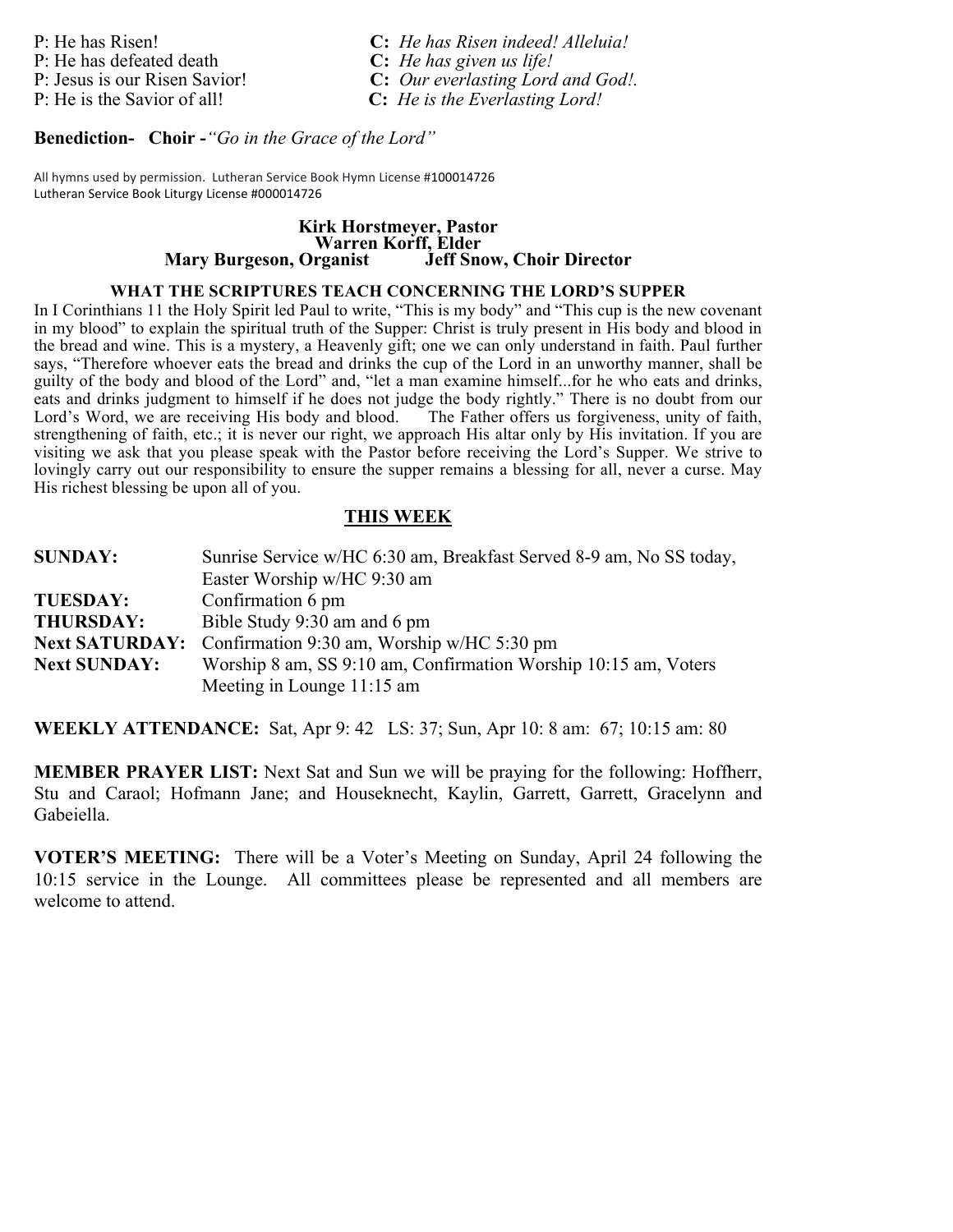FISH FRY NEWS: Fish Fry date is Friday, May 6. Sign-up Sheets will be on the board in the Lounge. You can bring in your Chinese Auction donations and put in the Church office.

**TRINITY DARMSTADT CONFIRMATION REUNION** – In celebration of our 175th anniversary, Trinity Lutheran Darmstadt invites all our former confirmands to a reunion on Confirmation Sunday, May 22. Worship begins at 9:30am followed by a cake and punch reception to share memories of our confirmation, class, and pastors. All attendees will receive a free booklet with pictures of the youth confirmation classes from 1932 to 2022.